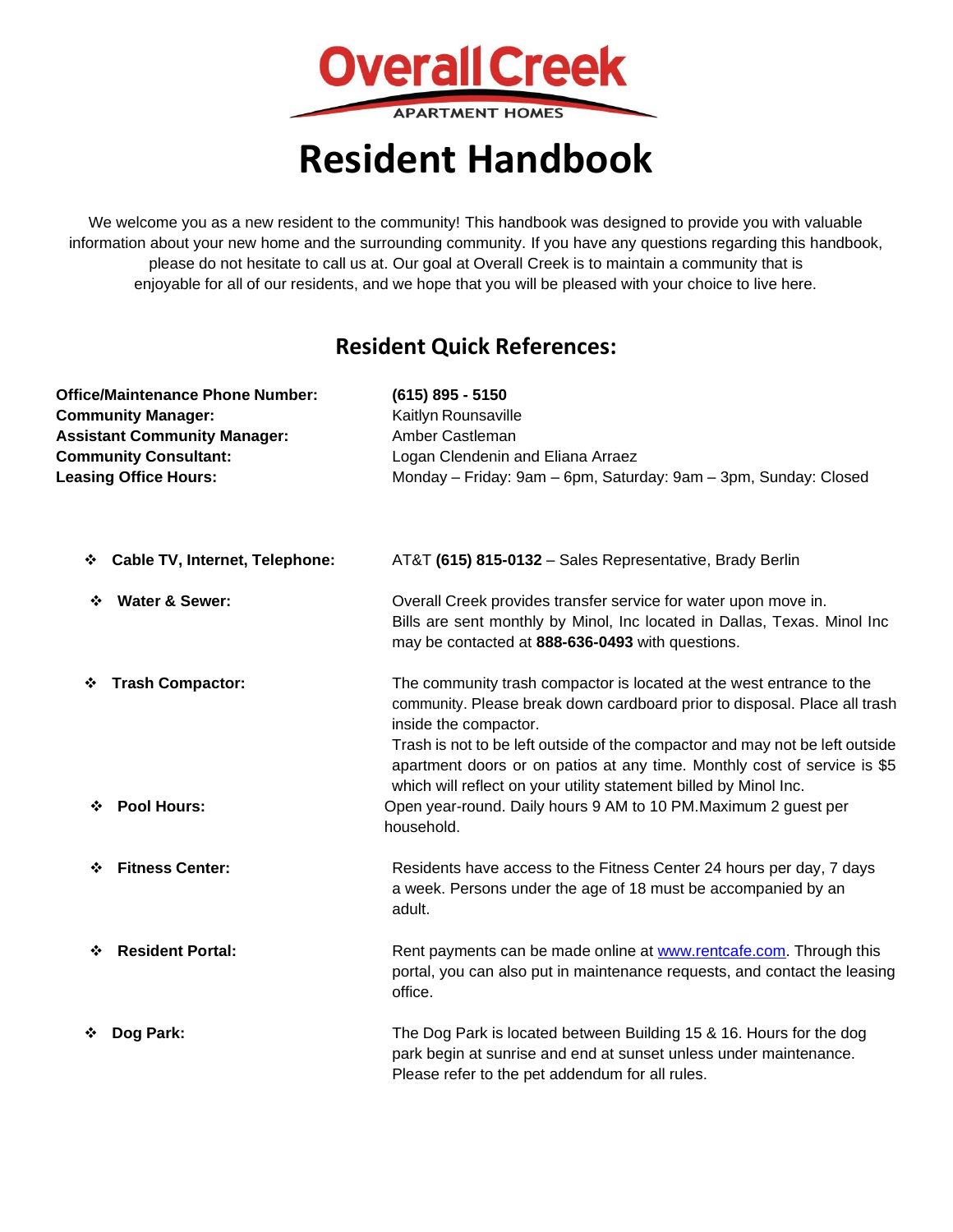

# **Rules & Regulations**

# **Refundable Security Deposits**

The security deposit helps to defer costs to damages that might occur over time.

- In order to receive full deposit refund, you must meet the following requirements:
	- 1. No damage to the property beyond normal wear and tear
	- 2. At the time of move out, the apartment should be returned in as similar condition to what it was upon move in with the exceptions of normal wear and tear
	- *3.* Entire apartment including appliances, (refrigerator, oven, dishwasher, microwave, range) bathrooms, closets, & cabinets must be cleaned. *Carpets must be thoroughly vacuumed.*
	- *4. Any change in paint color is prohibited.*
	- 5. No stickers, glue-on picture hangers, large scratches or holes in walls.
	- 6. No noticeable indentations in resilient floor, broken tiles, or unclean carpet
	- 7. No unpaid charges or delinquent rents
	- 8. All keys (garage door openers if applicable) have been returned to the office
	- 9. Forwarding addresses left with management \*\*\*Lease cancellation forfeits deposit.

Any deposit refund will be mailed to the forwarding address provided within 30 days if the conditions above are met. If a partial refund is made, an accounting statement will be furnished detailing all charges.

# **Sure Deposit**

If you elected Sure Deposit at the time of move-in, the premium paid is **non-refundable** for any reason and no part of this premium is applied to any outstanding balances after move-out. If you have a balance, please make arrangements to pay this to Overall Creek within 30 days of receipt of your final account statement. After that time, remaining balances will be forwarded to a 3<sup>rd</sup> party collections agency.

# **Rent & Late Payments**

Rent and all applicable fees are due on or before the  $5<sup>th</sup>$  of every month. On the  $6<sup>th</sup>$  a late fee of \$100 will be assessed if your balance is outstanding. If rent is not paid in a timely manner, the account may be turned over to the attorney for eviction proceedings. Rent may be paid by check, money order, or online at RentCafe.com. Cash payments are not accepted at any time. You may drop checks into overnight drop box located outside leasing office door if paying after hours. A **\$30.00** Insufficient Funds charge will be collected on all returned checks.

# **Maintenance Requests**

Most requests for service can be completed within a 24-hour period by contacting the office Monday-Friday during normal business hours or putting it in online via your resident portal. In case of an emergency, please call 615-895-5150. A 24 hour automated service will be available to direct your call to the appropriate person. Emergencies include fire, flood, electrical outage (that has been confirmed to not be shut off for non-payment), heat/air conditioning interruptions in extreme conditions, and sewer back-ups. Residents' requests for service cannot be fulfilled if pets are left unattended.

Door batteries flash green when working correctly. Should the door battery begin to weaken, you may experience a red or orange flashing light. If the battery light flashes red or orange, this will serve as a warning that the battery is dying and will soon no longer unlock the door. Please contact the office as soon as possible should a red light appear so we may quickly address the issue and prevent you from becoming locked out. If we are not notified as soon as the warning light begins and the battery dies outside of business hours, a fee may be incurred for the afterhours call.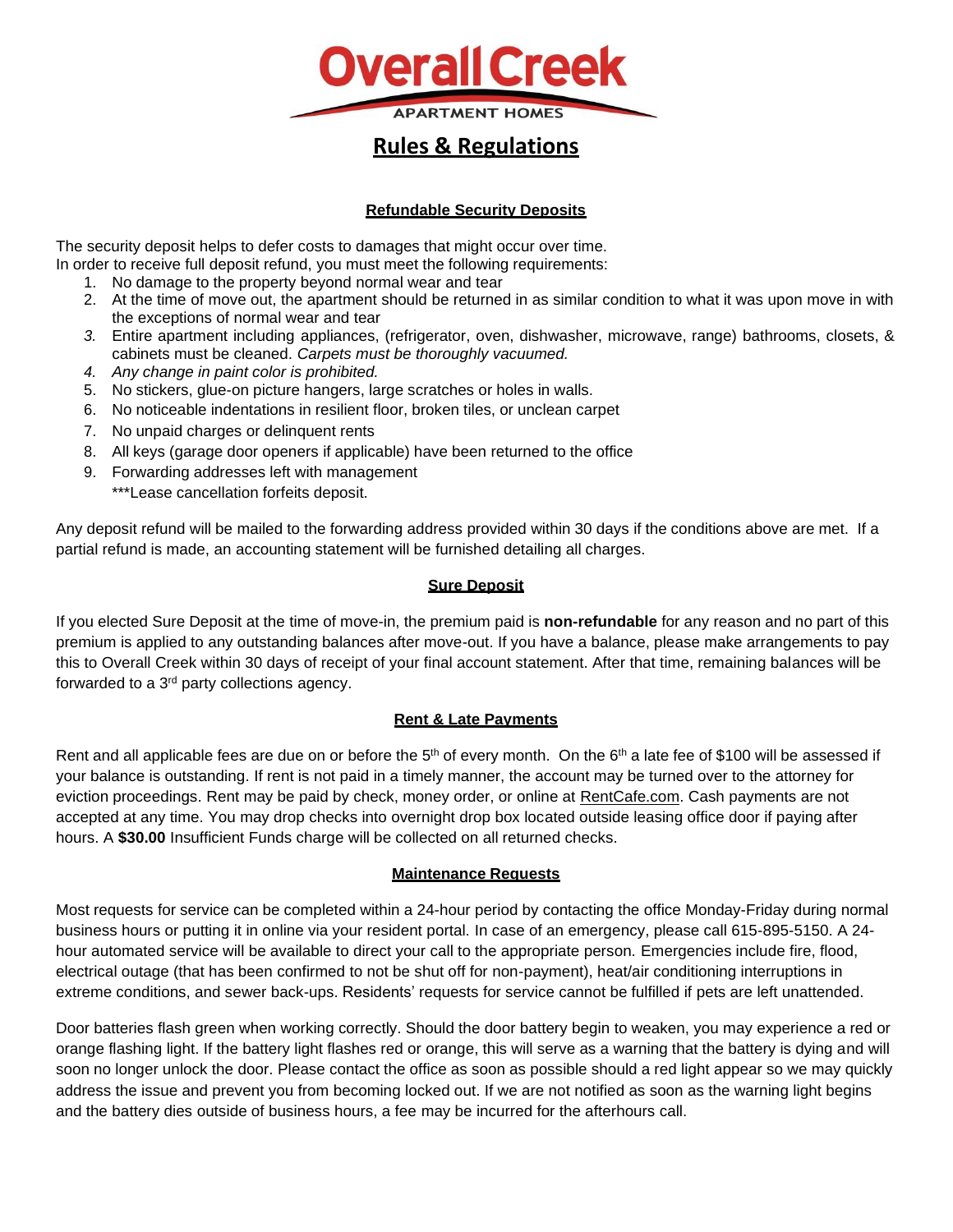

#### **APARTMENT HOMES**

Light bulbs are to be in working condition at the time of move in. After that time, light bulbs are to be replaced and provided by the resident. Should you have a physical condition that prohibits replacing a difficult to reach bulb, please contact our office so we may accommodate your request.

All service requests must be directed through the leasing office. Please do not ask maintenance team members to perform repair services on property. Your request for repair will be taken care of once a written service order has been prepared in the office.

Service requests are completed in the order they are received with priority given to emergencies. If you wish to be home when the staff fulfills a maintenance request, please let the office know and we will do our best to accommodate you. Otherwise, they will enter your apartment to correct the mentioned issue during normal business hours.

# **Parking & Speed Limit**

- ❖ Parking shall be on a first come first serve basis.
- ❖ Park vehicles only in the designated parking areas. Any vehicles parked illegally in handicapped spaces, on lawn areas, or in no-parking zones will be towed without notice, at the owner's expense.
- ❖ All vehicles must have a current valid motor vehicle registration. All commercial vehicles including semis, buses, vans, limousines, boats, trailers, and recreational vehicles are not permitted.
- ❖ Auto repair work is not allowed in the community.
- ❖ Vehicles with expired plates, flat tires, or vehicles that are abandoned, unsightly, or deemed inoperable by owner are not permitted and may be towed without notice at the owner's expense.
- ❖ Parking or driving on grass is not permitted.
- ❖ Motorcycles are to be treated as vehicles and only parked in designated parking areas. Driving on sidewalks and parking in the breezeways is not permitted.
- ❖ The speed limit throughout the community is 15 mph. Please watch cautiously for pedestrians.
- ❖ Advertising vehicles for sale is not permitted.

# **Mailboxes and Mail Pick-Up**

Should mail be delivered to a former resident, please write RTS (Return to Sender) on the mail and place it in the outgoing mailbox.

UPS, FedEx, Amazon, and all other delivery companies will bring packages to the office should no one be home to sign for acceptance. Should the package not require a signature, it will be left at the doorstep. Otherwise, the office staff will sign upon delivery and hold in the office for pick-up. Carriers typically leave a tag on the door to notify of a package delivery. Overall Creek team members sign for packages as a courtesy and are not responsible for lost packages.

# **Pool & Fitness Center**

Pool hours are from 9am-10pm and entry is prohibited to all persons when closed. There is no lifeguard on duty, swim at your own risk.

The pool may be used for Overall Creek residents and guests only. Guests are limited to two (2) per apartment and must always be accompanied by a leaseholder. No parties permitted. Management has the right to regulate as needed. No person under the age of eighteen (18) is permitted without the accompaniment of a responsible person age eighteen (18) years or older.

No food or drinks in glass containers, gum, or use of tobacco products are permitted in the pool area.

The Fitness Center is open 24 hours a day, 7 days a week for Overall Creek Residents. Residents may gain access to the Fitness Center with apartment key. Persons under the age 18 must be accompanied by an adult. Equipment must be wiped down after each use. Please report any mechanical issues in the Fitness Center to the office staff.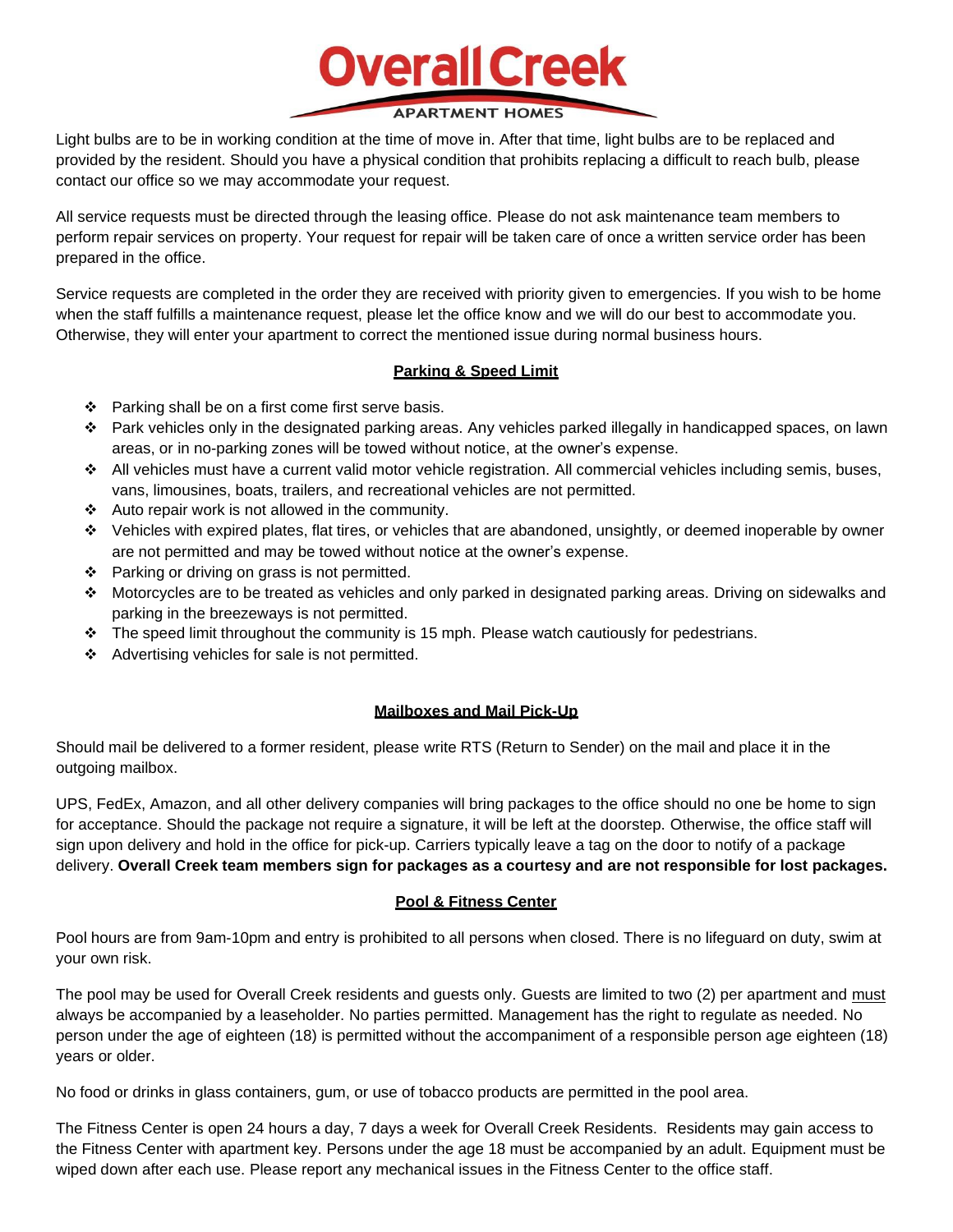

Overall Creek Apartment Homes is pet friendly to dogs and cats. All homes with pets are required to pay a \$300 pet fee (for 1 pet) or \$500 pet fee (for 2 pets) a \$25 per month per pet rent. A \$45 per pet DNA registration fee is required for any residents that owns a dog. Pet fees and pet rent will not be used to cover damages caused by pet. There is a limit of two (2) pets per apartment.

Residents who own pets are required to pick up after their dog and keep it on a leash. We strive to keep our community enjoyable for all residents, and stepping in your pet's waste is not what your neighbors enjoy. If pet defecation occurs anywhere on Owner's property, the pet owner shall be **responsible for the immediate removal** of waste. Failure to clean up dog waste will result in the following: 1st offense = \$275, 2<sup>nd</sup> offense = \$550 AND resident will lose privilege to own a pet at Overall Creek.

It is not permitted to leave pets on the patio while unattended or while away from home. Violation of rules on the Pet Agreement form, may result in fines and/or possible lease termination.

# **Early Termination & Intent to Vacate**

Leases may be terminated prior to the end the original lease term if all of the following occur:

- ❖ Written notice of early termination is provided at least 60 days prior to your move-out date
- $\div$  A lease cancellation fee equal to one month of rent is paid at the time notice is given
- ❖ Any concessions received when signing the Lease Contract or upon Lease Renewal are reimbursed to Overall Creek and paid on or before the specified move-out date
- ❖ All balances are paid in full
- ❖ Forfeit deposit

Military personnel may terminate a lease without penalty with a 60-day written notice. Verifiable travel orders more than 35 miles of Overall Creek and a supporting letter of transfer by the commanding officer will need to be turned into the management office.

If you do not intend to renew your lease, notify the office, *in writing and signed by all leaseholders*, 60 days prior to the lease expiration. If you intend to renew, simply fill out the renewal offer letter furnished by the leasing office.

If the office is not notified of your plans by signing a renewal form or Intent to Vacate form, the lease will be renewed on a 60-day basis and subject to a short-term lease premium.

# **Transfers & Lease Modifications**

On-site transfers may be permitted, with Manager permission, under the following conditions:

- You have occupied your current apartment home in good standing for at least 6 months.
- A transfer fee of \$200 is paid at the time of transfer request for anyone who will be transferring at the end of their lease or \$500 for anyone who will transfer prior to the end of their lease. **This fee is not refundable if transfer request is rescinded.**

• The Community Manager will inspect the condition of your current apartment home before granting final permission to transfer.

• Pet fees do not transfer. A new pet fee will be collected upon transfer to a new apartment.

Once your lease is fully executed by all parties, an administration fee may be incurred for any modifications to the lease, including but not limited to:

- Adding/removing leaseholders, occupants, or guarantors
- Changing move-in dates, lease terms, or apartments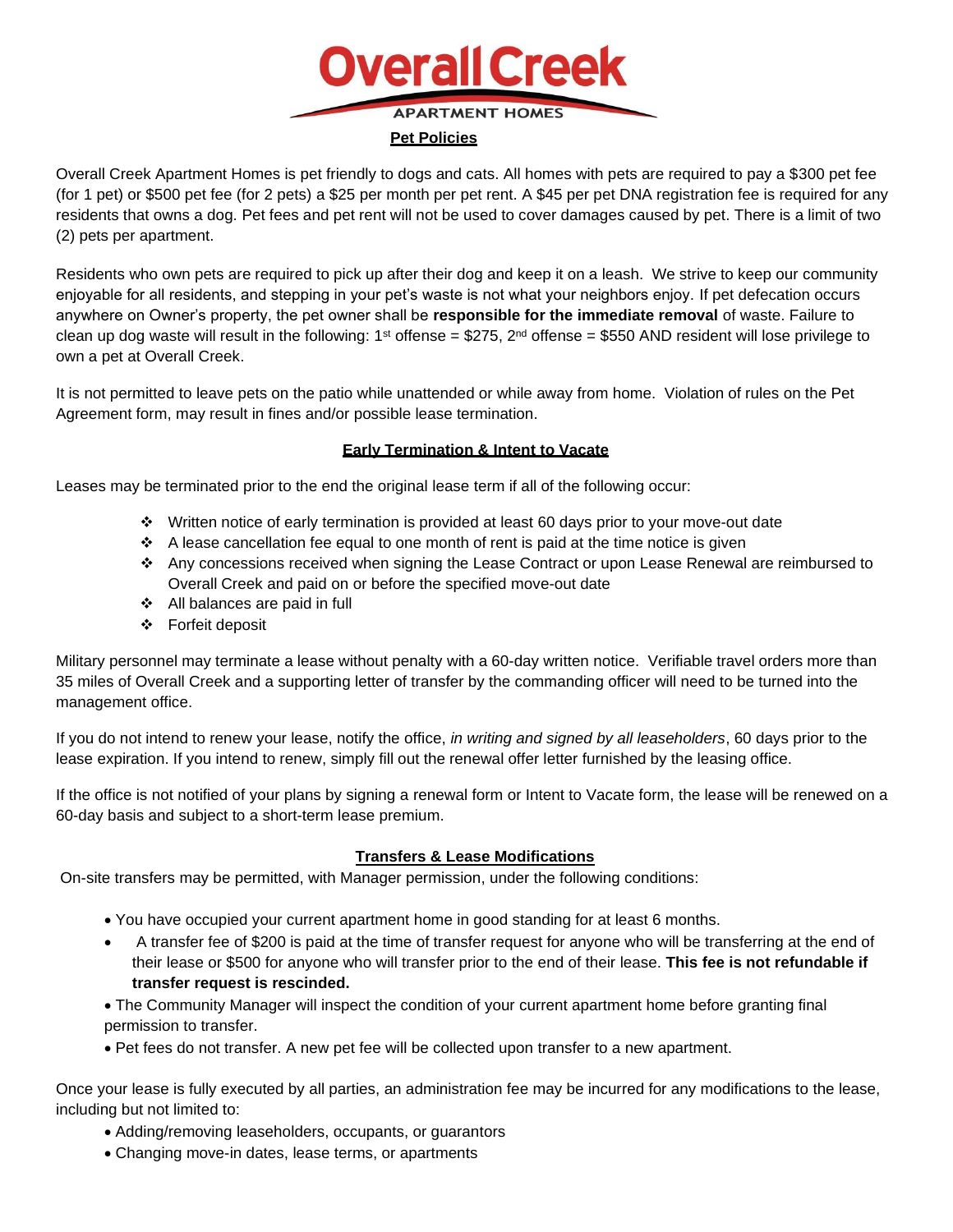

#### **Patios, Balconies, Breezeways & Grills**

Personal items such as bikes, trash and grills are not permitted on patios or balconies. The only permissible items are thriving plants and patio furniture. Furnishing your own balcony or patio screens is not permitted. String lighting and holiday decorations are permitted only during the holiday season and must be removed promptly after the holiday has passed.

Hallways, stairways, landings and public common areas are only to be used for the purpose of entering or exiting the apartment building or residence. These areas shall be kept clear of bicycles, motorcycles, toys, waste/ recycling reciprocals, cigarettes, footwear, umbrellas and all other articles at all times. Leaving trash, including recycling, in breezeway for any amount of time is strictly prohibited and may result in fines.

Per the Fire Code: No hibachi, grill, or other similar devices used for cooking, heating, or any other purpose shall be used or kindledon any balcony, under any overhanging portion, or within 10 ft. (3m) of any structure.

**No hibachi, grill, or other similar device used for cooking shall be stored on a balcony. Electric ranges, electric grills, or similar electrical apparatus shall be permitted.**

**Combustible material shall not be stored beneath a building or structure unless specifically constructed or protected for this purpose.**

# **Keys & Lockouts**

One key per authorized occupant will be issued upon move in. Additional keys may be purchased for \$50 each. All keys must be returned to management upon move out. Keys not returned will result in a fee or deducted from your deposit. Replacement keys are \$100. 1 Bluetooth electronic key will be issued free of charge, upon request. All other electronic keys are \$10each and will only be dispersed to leaseholders.

**WE DO NOT OFFER AFTER HOURS LOCKOUT SERVICE.** Should you become locked out your home after business hours due to a lock malfunction, please call (615) 895-5150 and leave a message with your name, apartment number, time & date, and phone number. A fee will be incurred for lockouts due to a dead battery, as ample warning is given via a red or orange flashing light for approximately 1 week prior to dying, at which time, a work order should be submitted for battery replacement.

#### **Satellite Dishes**

Satellite dishes are permitted under the following guidelines.

- $\div$  Dish must be on the patio or balcony. Dishes may not be placed in the lawn area.
- ❖ Holes may not be drilled inside or outside the dwelling for wires.
- ❖ Under no circumstance may a satellite dish be attached to any part of the building or balcony.
- ❖ The use of a tripod within your personal patio/balcony space is recommended.

#### **Noise**

Neither resident, nor resident's guests or invitees, shall make or permit any disturbing noises in the building or in the community, nor do or permit anything to be done that will interfere with the rights, comforts, or conveniences of other residents. No resident or guest of resident may play any musical instrument, television set, or radio in such a manner that is disruptive or annoying to neighbors. We ask that you be mindful of neighbors below, above, and beside you while keeping in mind that the apartment homes are not soundproof, and some noises may occur unintentionally. Should you have a concern with consistent noise from a neighbor, we suggest a neighborly visit to politely address the concern. If the problem is not rectified at that time or you do not feel comfortable doing so, please report these complaints to the leasing office or police department in severe cases.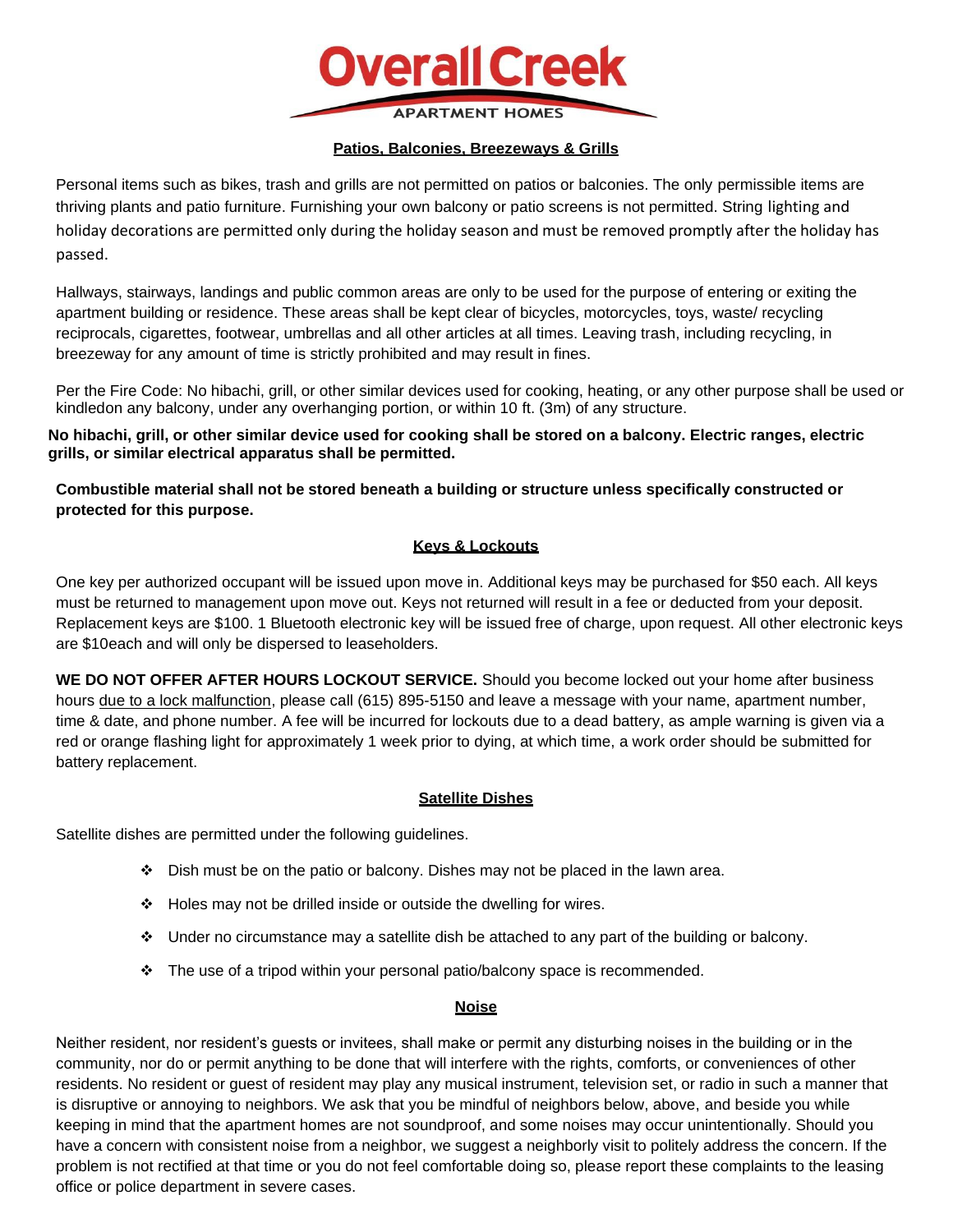

#### **Window Coverings**

To assure a clean uniform exterior appearance throughout the community, all window coverings must be approved or furnished by management. Window coverings must be in good repair at all times. Under no circumstance may a window be covered by any item not designed as window covering (i.e., bed linens, towels, aluminum foil, reflective film, flags, paper products, etc.). No signs, adhesive stickers, illumination, advertisement, or any lettering or item may be displayed onwindows with the exception of intrusion alarm stickers.

# **Candles & Cigarettes**

**Smoking is not permitted inside your apartment home or at any amenity areas.** You may smoke cigarettes on your balcony. Any cigarette butts found as a result of improper disposal will result in fines. Any odor or residue as a result of smoking will be the responsibility of the resident upon move out at the discretion of management.

#### **Pest Control**

Routine & general maintenance pest control is offered weekly. The cost for service is \$3 and will cover normal household pests; such as the occasional ant, beetle, or spider. Pests that are brought into your home; e.g., fleas, roaches, bedbugs, are not covered under this contract.The cost for service must be paid by the resident. Infestations are not covered by this contract and will be the tenant's responsibility toremedy. Failure to notify office or remedy any infestation can lead to lease cancellation or move out charges.

If insects are spotted in the apartment, please contact the leasing office to request treatment on the next scheduled service day. Overall Creek will cover the cost of standard pest control issues but is not responsible for pests associated with pets or apartments that have not been maintained in a sanitary condition.

# **Renter's Insurance**

Overall Creek Apartments requires all Residents to obtain renter's insurance for their personal property, personal injuries occurring in their apartment, and/or other damages that may occur. According to the terms of the Lease Agreement, Overall Creek Apartments is in no way responsible for the damage to Resident's personal property, and our insurance does not cover the personal belongings of Residents.

In the case of cancellation of a policy due to nonpayment or the expiration of a policy due to nonrenewal; residents will automatically be enrolled in to a \$100,000 policy with Resident Shield. This policy does not cover personal property, injuries, pets, etc. Once enrolled, a monthly charge (including prorate) in the amount of eleven dollars (\$11) will be charged to your resident ledger.

Renter's insurance provides you with coverage for loss, damage, or destruction of your property. It also provides coverage for additional living expenses you may incur if the apartment becomes uninhabitable. Such insurance can also protect you from any liability claims resulting from your own activities. For example, if your negligence causes a fire, you may be held responsible for the damage of the property of others, including Overall Creek Apartments. Similarly, if a guest were to have an accident in your apartment, you could be personally responsible for the guest's injuries.

A minimum of \$100,000 of personal liability is required and coverage shall remain throughout the duration of your occupancy.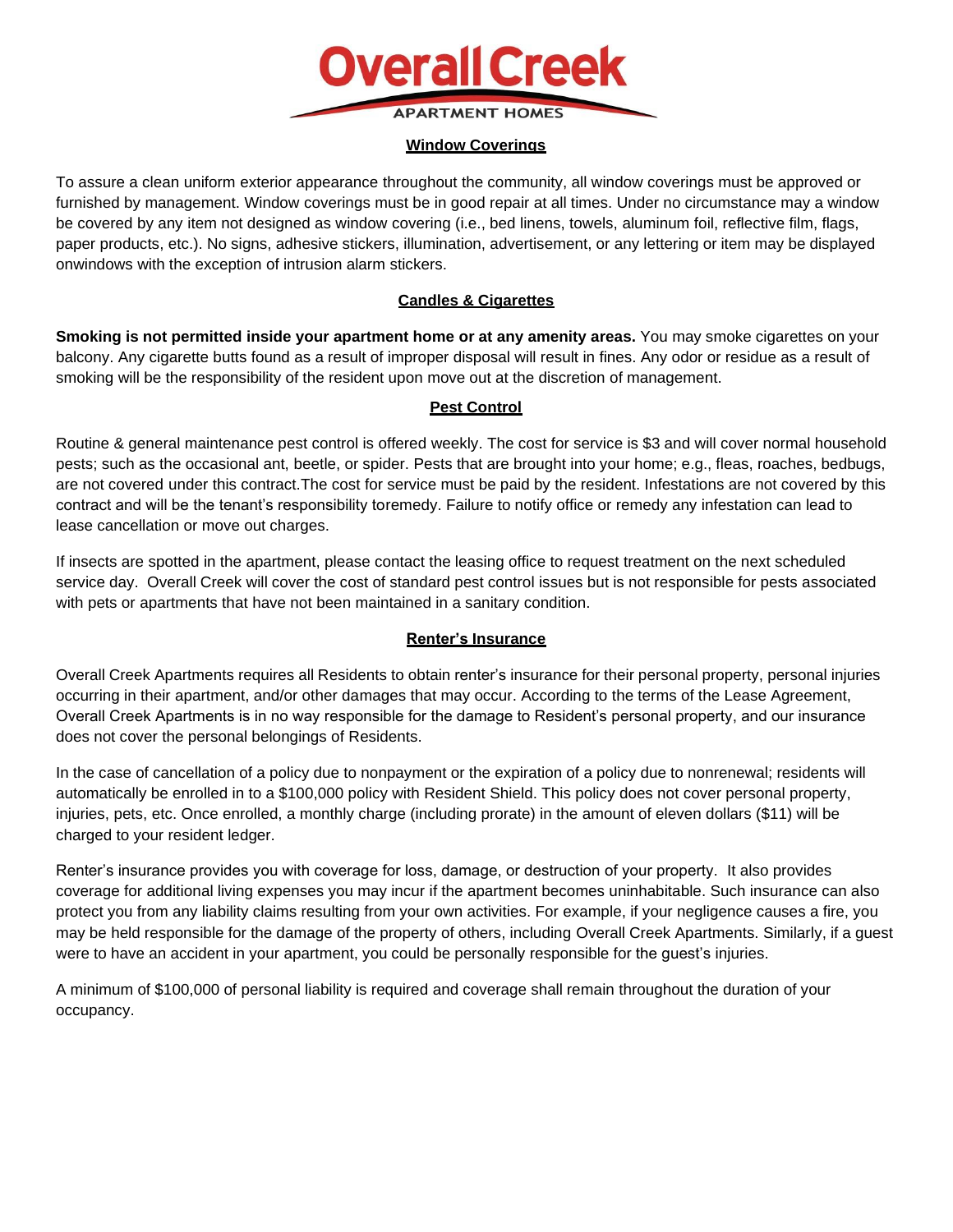

# **Management Rights**

These rules and regulations may be added to, amended or replaced by the manager upon thirty days prior written notice unless an emergency requires immediate implementation.

THESE RULES AND REGULATIONS HAVE BEEN ESTABLISHED BY THE AGENT/MANAGER AND ARE HEREBY MADE PART OF THE LEASE AGREEMENT.

Defined terms used herein shall have the same meaning as given in the lease agreement. Failure to comply with the rules and regulations may, at the discretion of the agent, be deemed a breach of the lease agreement and subject you to eviction.

You are responsible for seeing that guests, with your expressed or implied consent, comply with these rules and regulations as well as with the lease agreement.

I hereby acknowledge and agree to the rules and regulations established in the Overall Creek Resident Handbook.

I understand that the policies shall have the same force and effect as the covenants of my Lease Agreement, and that my family and guests will observe all such rules and regulations. In addition, I understand that Overall Creek Apartments reserves the right to alter, amend, or modify such rules and regulations as deemed necessary, and I agree to abide by any such modifications.

It is further understood that signature of this acknowledgement will be authorization to make provisions specified within the Resident Handbook a permanent part of my Lease Agreement.

| Resident   | Date |
|------------|------|
| Resident   | Date |
| Resident   | Date |
| Management | Date |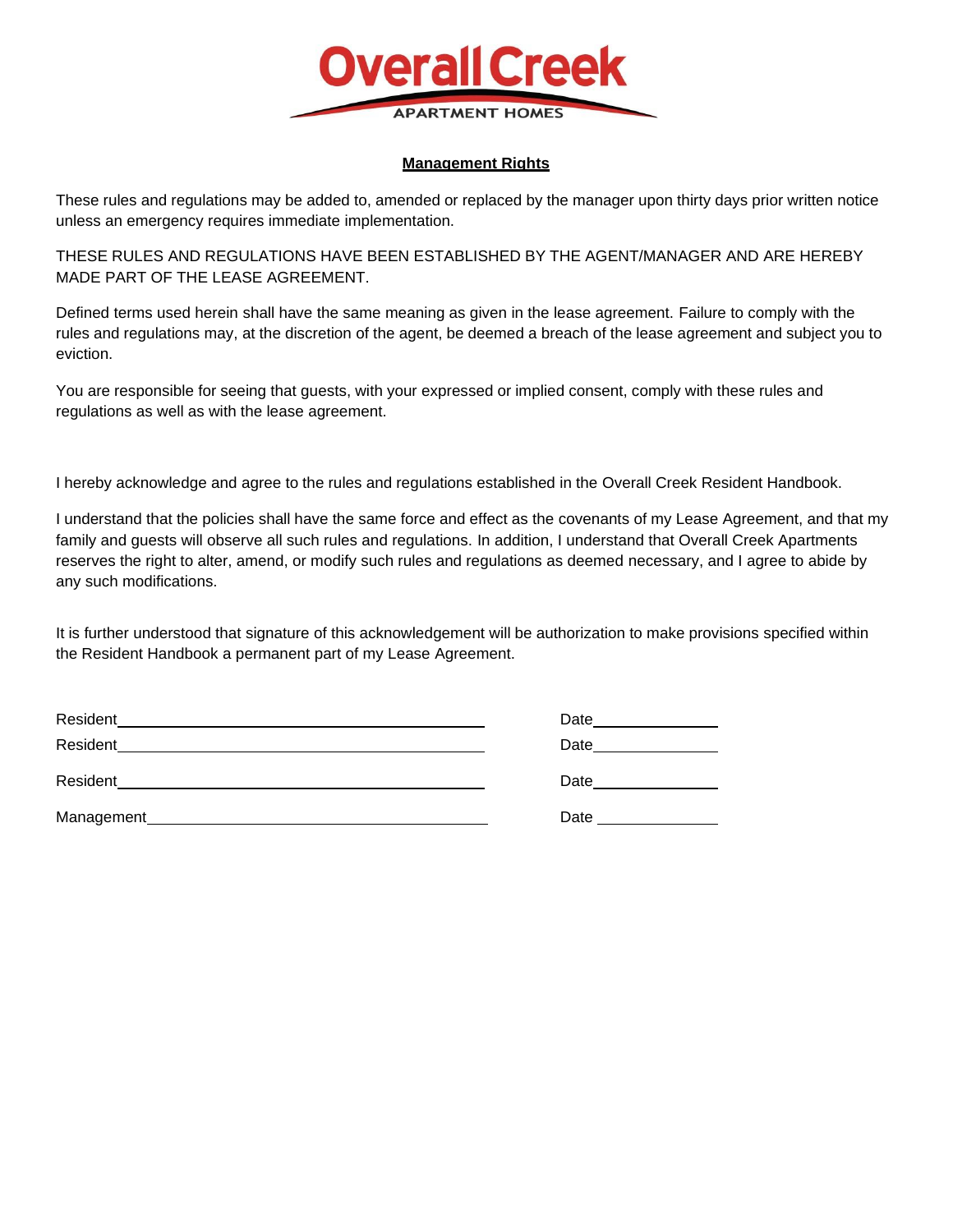